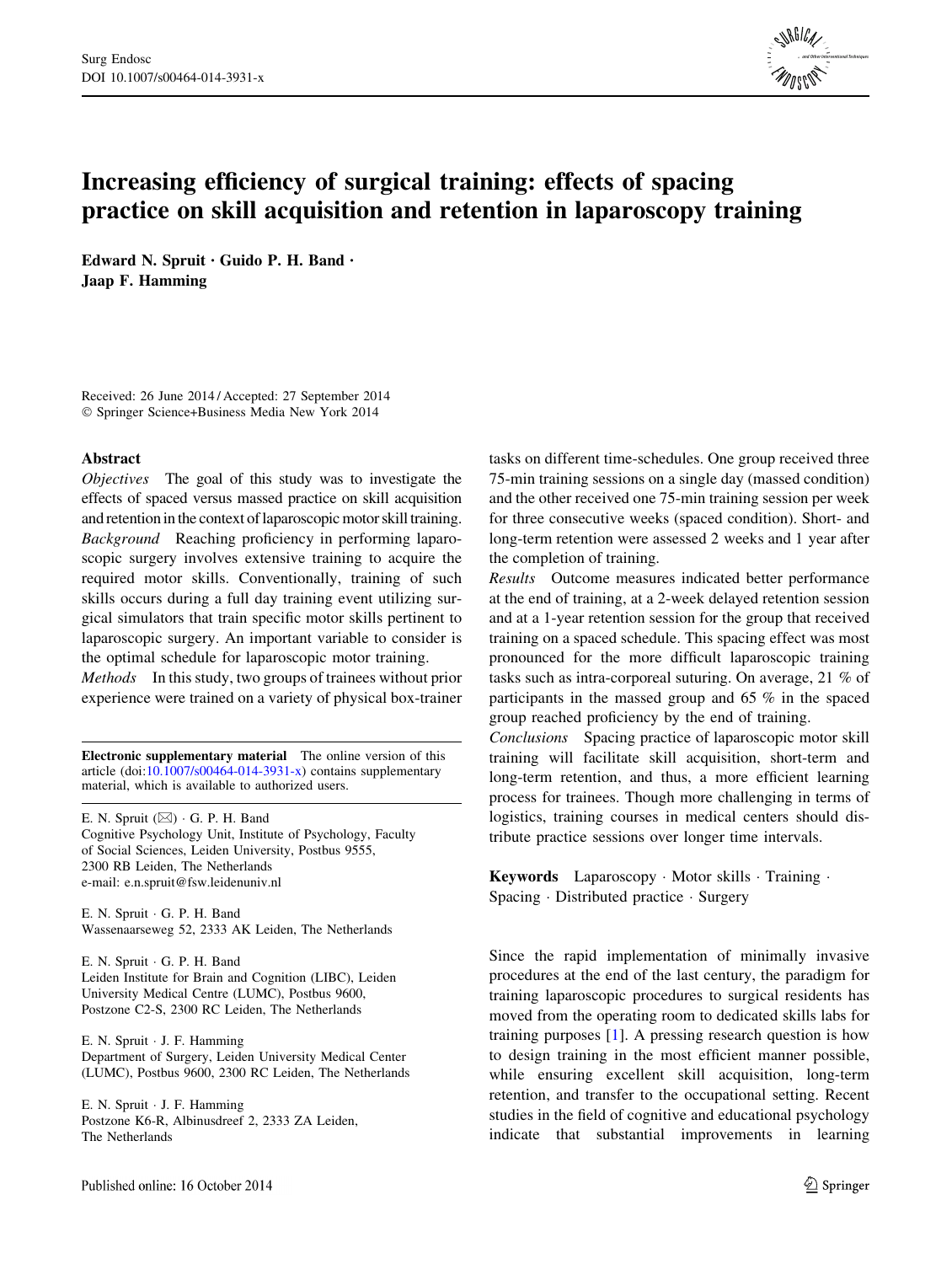efficiency can be achieved by an appropriate selection of feedback, proficiency targets [[2,](#page-8-0) [3\]](#page-8-0), and video tutorials.

At least as important as the selection of material for laparoscopy training is an optimized dosage of delivering the training. Retention of training effects and transfer from trained to non-trained domains depend on factors such as deliberate practice, part-task training, task variability, and overlearning after reaching proficiency [\[4–6\]](#page-8-0). Most important for the current study, it has been well documented [\[7](#page-8-0)] that distributing practice over time (spacing) leads to superior learning for knowledge acquisition, as well as motor skill acquisition.

In medical centers and hospitals, staff training is conventionally scheduled on a full day course because this is most convenient for organizing purposes. However, planners and curriculum designers need to ponder whether or not the benefits in terms of convenient logistics are worth the potential sacrifice in terms of the quality of learning. If the rate of skill acquisition suffers and long-term retention is compromised during training on a tightly crammed schedule, it may be wise to consider alternative planning methods for training medical staff.

Observations regarding the benefits of spacing practice are very robust in memory tasks, but are also prevalent for motor learning [\[5](#page-8-0), [8](#page-8-0)]. In a meta-analysis on verbal memory tasks [[9\]](#page-8-0), it was demonstrated that the lag (time interval) in between training sessions should increase as a function of the retention interval, with an optimal lag at 15–20 % of the time until the final test [[10\]](#page-8-0). Even though in several domains of motor skills the spacing effect is also reliably and consistently demonstrated [\[11](#page-8-0), [12\]](#page-8-0), estimations of its magnitude varies with the training context [[13\]](#page-8-0) and task complexity. That is why the current study will show the value of spacing in laparoscopic training for basic and advanced tasks.

The spacing effect has recently been researched in the setting of surgical training courses. Moulton et al. [[14\]](#page-8-0) demonstrated significantly better retention following training on a microvascular anastomosis course for a group that received four training sessions in subsequent weeks (spaced) as compared to all on the same day (massed). In a different study, the spacing effect was tested while teaching laparoscopic cutting using the Minimally Invasive Surgical Training Virtual Reality (MIST-VR) [[15](#page-8-0)]. Performance was better if three training sessions were scheduled on consecutive days as compared to all on a single day.

Most spacing studies use small time intervals [[13\]](#page-8-0) (minutes, hours, or days, instead of weeks, months, or years) out of logistical convenience [\[9](#page-8-0)] for the same reasons that trainers usually opt for massed training; it's just more practical. However, using small spacing windows provides little empirical basis for real educational settings where short-term and long-term retention are more important. The current study aims to incorporate skill retention and to differentiate among different levels of task complexity.

In the current study we aimed to replicate the spacing effect in a physical box-trainer model using an array of different laparoscopic training tasks varying in difficulty, using a weekly time interval for the spaced training group and adding short- and long-term retention of 2 weeks and a year, respectively. We hypothesize that the spaced group will have superior performance both at the end of training and at the retention sessions.

## **Methods**

#### Participants

Forty-one medical students (25 female) without prior experience in laparoscopy training were enrolled in the study. Age ranged from 17 to 28 (mean  $= 20$ ) and all participants were right-handed. Participants received a certificate upon completion of the training as a compensation for taking part in the study.

#### Apparatus

Participants received training on a laparoscopic box-trainer including four basic and one advanced task, all with previously established construct validity [[16](#page-8-0)]. All of these tasks aim to train perceptual and motor skills such as depth perception, adapting to the fulcrum effect, and instrument handling, all of which are essential to proficiency in laparoscopic surgery. The first task requires participants to stretch a rubber band around a set of 12 spikes. In this task, a trainee learns to work with forces. In the second task, participants string a pipe cleaner through a set of four rings. This task aims to train bimanual dexterity. The third task involves the placements of small beads on a pegboard and requires very astute precision of motor actions. In the fourth task, a circle is cut in a rubber glove, which trains participants in exposure and dissection skills. In the advanced task, participants trained the skill of intra-corporeal suturing. Participants were taught how to create three knots, starting with the needle in their right instrument, using two throws for the first knot. One throw was used for the second knot starting in the left instrument and one throw for the third knot starting from the right instrument (See Electronic Supplementary Material). During training, an open model of suturing was utilized to prepare participants in suturing before practicing in the laparoscopic box-trainer.

Performance of participants on the box-trainers was recorded on a connected PC by means of video splitter and grabster (Terratec Grabster AV 400 MX) to convert video output to USB. The USB signal was converted to separate .mpg files by VLC Media Player for Windows.

Participants filled out self-report questionnaires covering demographics (gender, age, etc.), prior sport, music,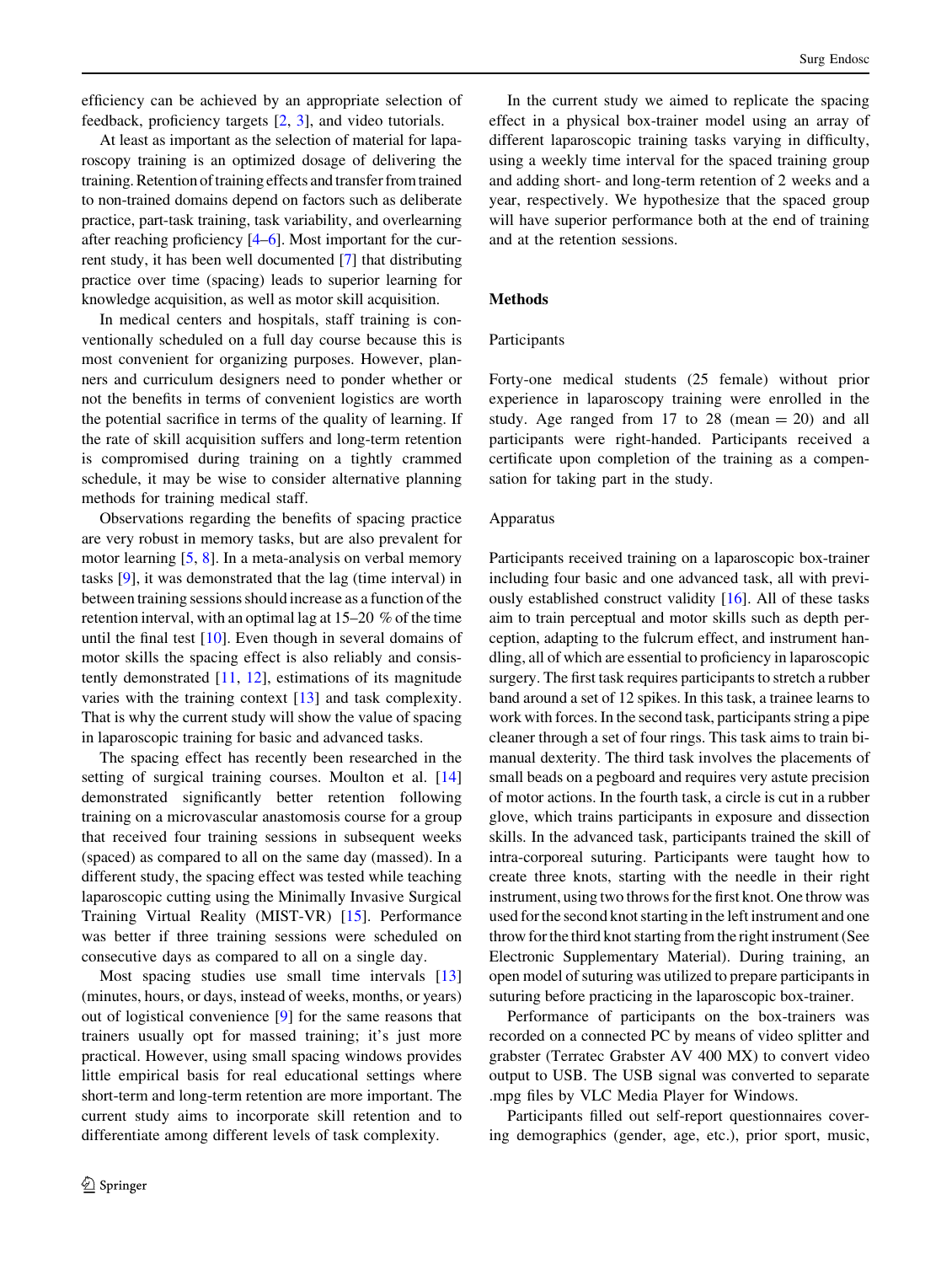and gaming experience  $(0 = no$  experience,  $1 = I$  used to play,  $2 = \text{yearly}$ ,  $3 = \text{monthly}$ ,  $4 = \text{weekly}$ ,  $5 = \text{daily}$ ), goal orientation [[17\]](#page-8-0), and growth mindset [[18\]](#page-8-0).

## Training programs

Training was given to 21 participants on a spaced schedule, and 20 participants on a massed schedule. Participants were randomly assigned to the two groups. All participants spent 1 h on a set of psychological tasks (testing cognitive flexibility and spatial skills) prior to laparoscopy training. These cognitive tasks were hypothesized to predict skill acquisition on laparoscopic skills, but are beyond the scope of the present article. Both groups received laparoscopy training for a total of 225 min. This total training time was divided into three blocks of 75 min, which consisted of 15 min of instructions and 60 min of hands-on practice. In the first block, participants trained on the four basic laparoscopic tasks. During the second and third block, participants trained on all five laparoscopic tasks and an open suturing model to learn the basics of suturing prior to intracorporeal suturing. During each block, participants completed each task twice in a fixed order (rubber band, pipe cleaner, beads, circle, suturing), after which participants were allowed to spend any remaining time on any training task of choice.

For the massed practice group, the three blocks of training were scheduled consecutively on 1 day. For the spaced practice group, these three blocks were separated by 1 week. After 2 weeks, a short-term retention session was scheduled to assess the participants' skill without any prior practice during that session. A long-term retention session was planned 12–14 months after training. Participants did not train their laparoscopy skills outside the allocated training time.

Performance was video-recorded at the end of the first and third block of training and at the start of both retention sessions, totaling four moments of measurement for the first four tasks and three for intra-corporeal suturing.

Participants received standardized instructions by the trainer and self-directed feedback [\[19](#page-8-0)] in order to minimize confounding effects on the learning curve of the trainees.

## Outcome measures

The video files of the participants were assessed by the first author for completion times of the task, as well as accuracy. An accuracy scoring tool based on principles of metrics by Gallagher and O'Sullivan [\[20](#page-8-0)] was created for each task: frequently occurring steps and errors were scored and summed to form an accuracy measure for each of the laparoscopic tasks. Lower scores on completion

times and accuracy (lower number of steps and errors made to complete a task) reflect better performance.

### Statistical analysis

Data were checked for normality and statistical tests were chosen accordingly. We tested whether groups were comparable at baseline in terms of age, gender, hand preference, musical, gaming, sports activity, and personality factors.

For each of the five tasks (both for completion times and accuracy), for all moments of measurement (training session I, training session III, short- and long-term retention session) Mann–Whitney tests were performed to check for differences between groups at each stage of training. Wilcoxon signed-rank tests were performed as well to verify the improvements within trainees between training sessions. Furthermore, non-parametric correlations were used to explore potential relationships between questionnaire variables and performance on the laparoscopic tasks.

## Results

Three of forty-one participants did not fully complete the training and were excluded from analysis. 38 participants  $(N_{\text{Massel}} = 18, N_{\text{Spaced}} = 20)$  took part in the short-term retention session and 12 ( $N_{\text{Massel}} = 5$ ,  $N_{\text{Spaced}} = 7$ ) participants completed the long-term retention session.

If at certain points during measurement participants were unable to complete the task within a reasonable amount of time (maximum of 10 min), a score of 601 (a score that would automatically be assigned as the highest rank in the non-parametric tests) was assigned in order to avoid selective drop-out from our sample based on poor performance. This was the case for 12 out of 592 moments of measurement. Also, 28 out of 592 video files were lost due to trouble with the video recording equipment.

Baseline check

Chi-square tests showed no significant differences between the two groups in terms of gender and hand preference. Mann–Whitney tests indicated no difference for gaming and sports activity, but the spaced group practiced significantly more (Mdn  $= 2$  out of 5) with musical instruments than the massed group (Mdn = 0 out of 5),  $U = 64$ ,  $z =$  $-3.549$ ,  $p < 0.001$ ,  $r_{rb} = -0.64$ . Also, the spaced group was significantly younger (Mdn =  $18.5$  vs Mdn =  $21$ ),  $U = 43$ ,  $z = -4.066$ ,  $p < 0.001$ ,  $r_{\text{rb}} = -0.76$ .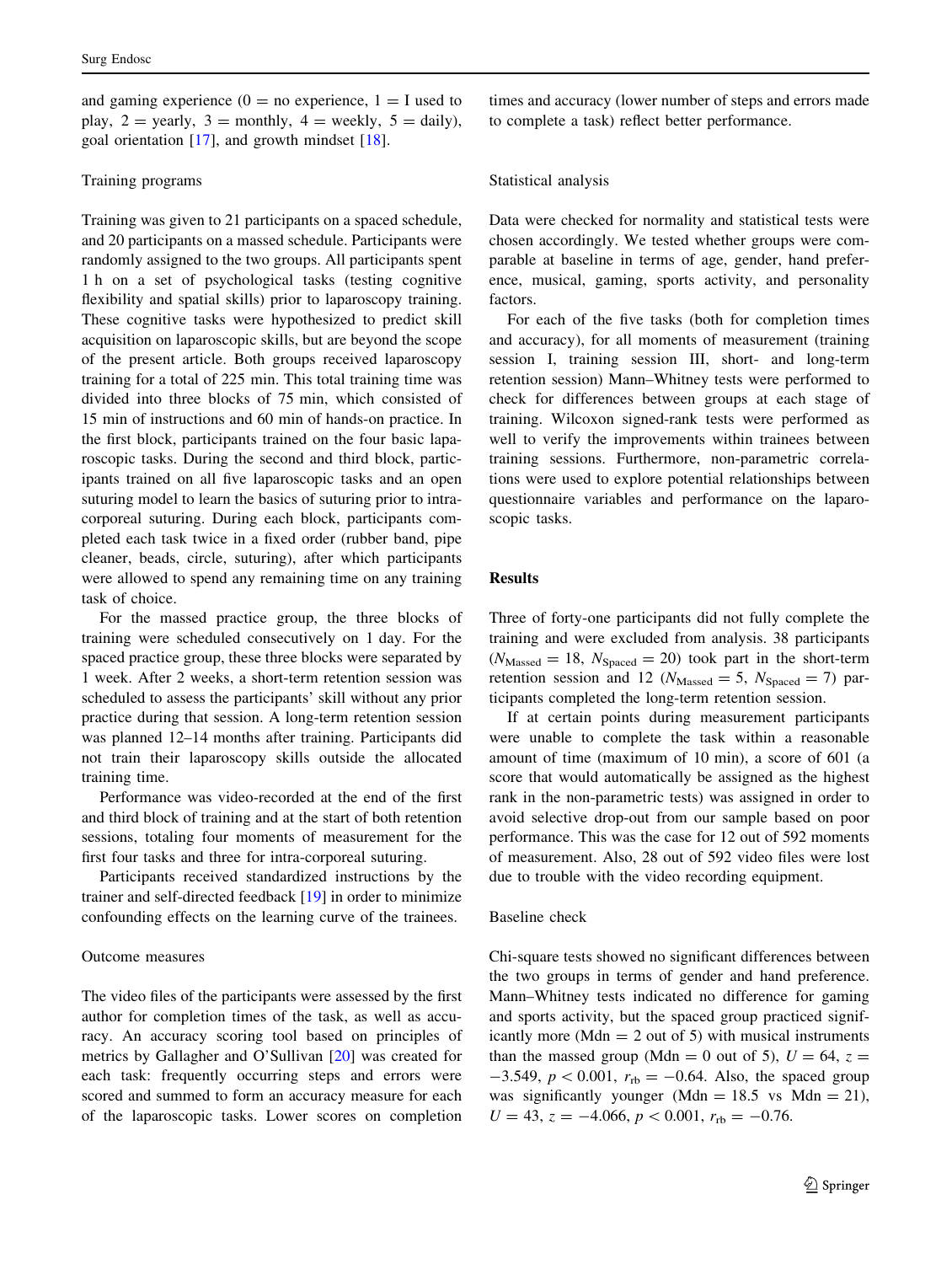<span id="page-3-0"></span>Fig. 1 Median completion times (A) and median accuracy scores (B) for the first two basic tasks after the first block of training  $(N = 38)$ , at the end of training  $(N = 38)$  and at shortterm  $(N = 38)$  and long-term retention  $(N = 12)$  for both training groups (NS nonsignificant;  $**p* < 0.05$ ;  $**p<0.01$ ; \*\*\*p $<0.001$ )



Main analysis: basic laparoscopic tasks

The results for the first four tasks are shown in Figs. 1 and [2](#page-4-0). They indicate improvements in performance for all participants and highlight the differences in learning curves between the spaced and massed training groups.

At baseline, participants in the two groups did not show significantly different levels of performance on the four basic tasks, with the exception of completion times and accuracy scores on the rubber band task, with scores in favor of the spaced group.

At the end of training, performance levels on each of the first four tasks showed significant effects in favor of the group of the spaced training schedule, with the only exception of accuracy scores on the cutting circle task. Estimates of effect sizes  $(r_{rb})$  of training were 0.67, 0.73, 0.65, and 0.36 for completion times on the elastic band, pipe cleaner, beads, and circle cutting task, respectively. Effect sizes of training

for accuracy scores at the end of training for each task were 0.63, 0.57, 0.48, and 0.13, respectively.

At the 2-week post-training retention session, some of the differences in skill level on the first four tasks were still present, while others had vanished (see Figs. 1, [2](#page-4-0)). Effect sizes for the retention session for completion times on each task were 0.31, 0.42, 0.45, and 0.29, respectively. Accuracy scores effect sizes at retention were 0.16, 0.36, 0.31, and 0.11, respectively.

At one-year retention, the effects on the pipe cleaner task and the accuracy scores for the rubber band and pipe cleaner task persisted. Effect sizes were 0.07, 0.73, 0.17, 0.2 for completion times and 0.73, 1, 0.4, 0.5 for accuracy.

The Wilcoxon signed-rank tests revealed the degree of within-person improvement between sessions and showed a general pattern of improvement of trainees' performance from the first to the third training session for the first four tasks (see Figs. 1, [2\)](#page-4-0).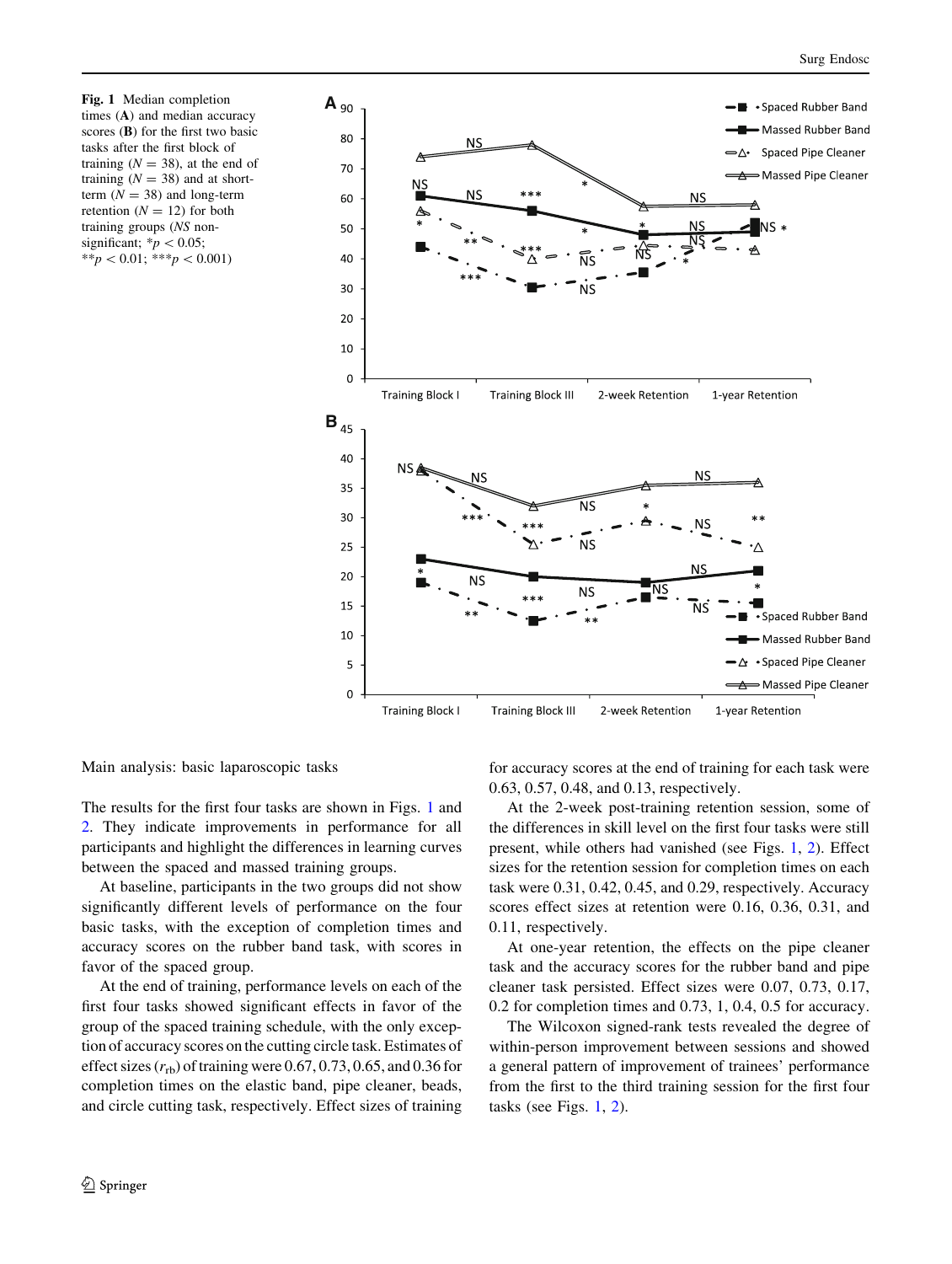<span id="page-4-0"></span>Fig. 2 Median completion times (Fig. [1A](#page-3-0)) and median accuracy scores (Fig. [1](#page-3-0)B) for the third and fourth basic task after the first block of training  $(N = 38)$ , at the end of training  $(N = 38)$  and at short-term  $(N = 38)$  and long-term retention  $(N = 12)$  for both training groups (NS nonsignificant;  $* p < 0.05$ ;  $**p<0.01$ ; \*\*\*p $<0.001$ )



Table 1 Mann–Whitney and Wilcoxon signed-rank tests to compare median completion times (in seconds) for the advanced task (intracorporeal suturing)

|                         | $Mdn$ Massed | $Mdn_{\text{Spaced}}$ | U | Z              |       |
|-------------------------|--------------|-----------------------|---|----------------|-------|
| Training block III      | 325          | 180                   |   | $71.5 - 3.006$ | 0.001 |
| Short-term<br>retention | 271.5        | 183.5                 |   | $84.5 -2.793$  | 0.002 |
| Long-term<br>retention  | 488          | 275.5                 | 4 | $-2.196$       | 0.014 |
|                         | NS           | NS                    |   |                |       |

Table 2 Mann–Whitney and Wilcoxon signed-rank tests to compare median accuracy scores for the advanced task (intra-corporeal suturing)

|                         | $Mdn_{\rm Massed}$ | $Mdn_{\text{Spaced}}$ U |    | Z             |       |
|-------------------------|--------------------|-------------------------|----|---------------|-------|
| Training block III      | 74                 | 42.5                    | 77 | $-2.837$      | 0.002 |
| Short-term<br>retention | 60                 | 42                      |    | $87.5 -2.706$ | 0.003 |
| Long-term<br>retention  | 113                | 39                      | 0  | $-2.739$      | 0.002 |
|                         | NS                 | NS                      |    |               |       |

Main analysis: intra-corporeal suturing

The Wilcoxon signed-rank tests for completion times and accuracy of intra-corporeal suturing showed no significant progress between the measurement at the end of training and short-term retention, as well as long-term retention (see Tables 1, 2).

Mann–Whitney tests revealed substantial effects of group on completion times and accuracy scores on the intra-corporeal suturing task, both at the end of training and at the two retention sessions. Estimates of effect sizes  $(r_{\rm rh})$ for completion times at the end of training, short- and longterm retention were 0.58, 0.53, and 0.77, respectively. Effect sizes for accuracy scores were 0.55, 0.51, and 1,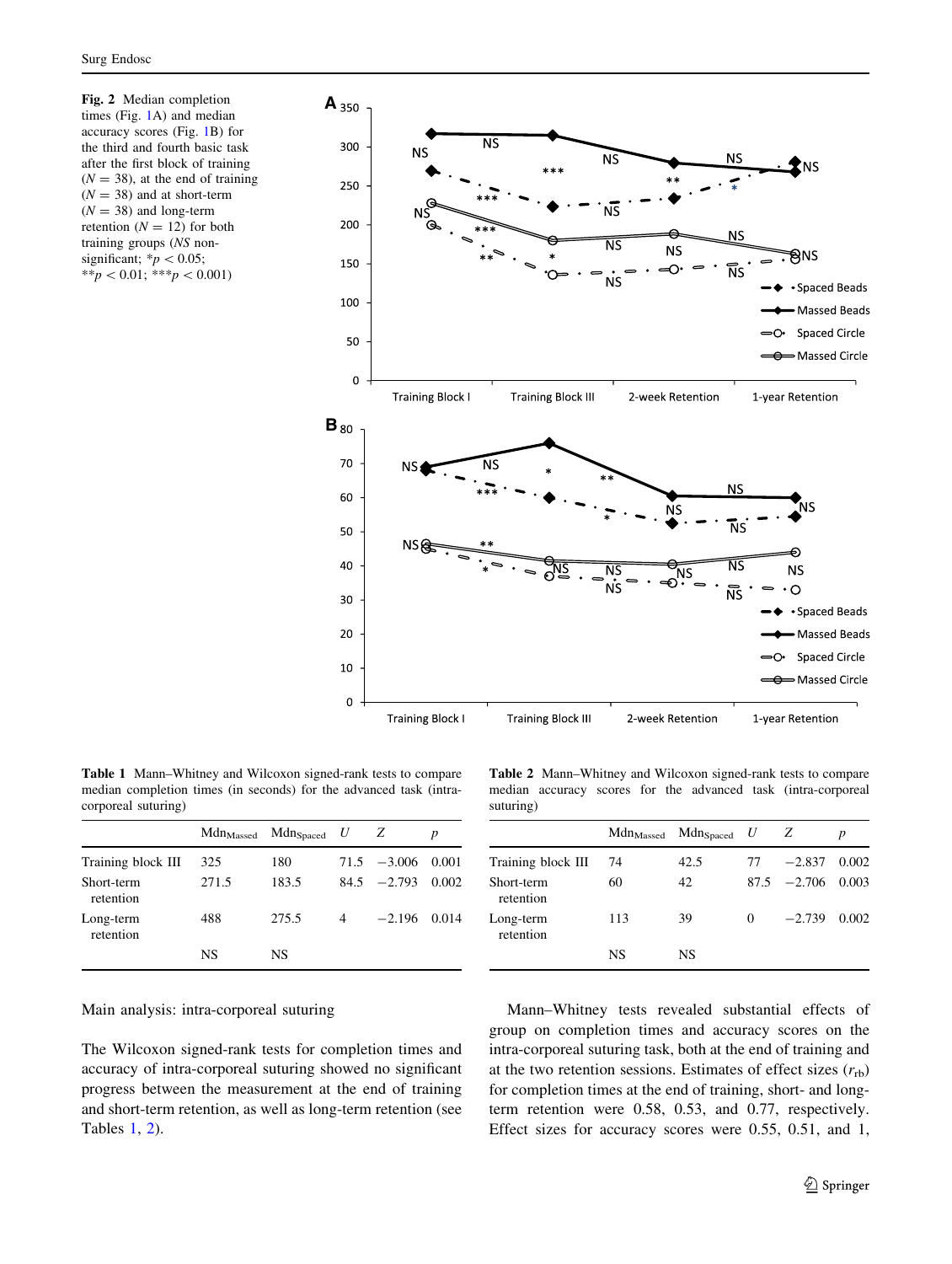<span id="page-5-0"></span>Fig. 3 Median completion times (Fig. [1A](#page-3-0)) and median accuracy scores (Fig. [1](#page-3-0)B) for the advanced task after the first block of training  $(N = 38)$ , at the end of training  $(N = 38)$  and at short-term  $(N = 38)$  and long-term retention  $(N = 12)$ for both training groups (NS non-significant;  $* p < 0.05$ ;  $**p<0.01$ ; \*\*\*p $<0.001$ )



respectively. These results of intra-corporeal suturing at the end of training and the retention sessions for both groups are illustrated in Fig. 3.

#### Extended analysis and confound check

Completion times on the different laparoscopic tasks correlated moderately with each other, with non-parametric Spearman's rho varying between 0.055 (ns) and 0.733  $(p < 0.01)$  for completion times and from  $r = -0.208$  (ns) to  $r = 0.764$  ( $p < 0.01$ ) for accuracy. Correlations among completion times and their corresponding accuracy measures were very high, varying between  $r = 0.582$  $(p < 0.01)$  and  $r = 0.929$  ( $p < 0.01$ ), which indicates that accuracy on any given moment of measurement is highly related to completion times on that particular instance of performing a laparoscopic task and that participants did not trade accuracy for speed.

Further analysis showed no significant relations between gender, gaming activity, goal orientation, growth mindset, and performance on any of the laparoscopic tasks. Significant correlations were found between age and some of the laparoscopic tasks on some of the moments of measurement, varying in magnitude from 0.338 to 0.636. Similarly, some correlations were significant for musical activity of the laparoscopic tasks, ranging from  $-0.351$  to  $-0.519$ .

To test the possibility that the factors of age and musical activity confounded the effects of spacing, we did a post hoc case-controlled analysis for both variables. After matching both groups in age by gradually excluding the youngest participants from the spaced group and the oldest participants from the massed group until the groups were comparable in age, we found no major changes relative to the results of our main statistical tests. Matching groups for musical activity also did not substantially alter our results.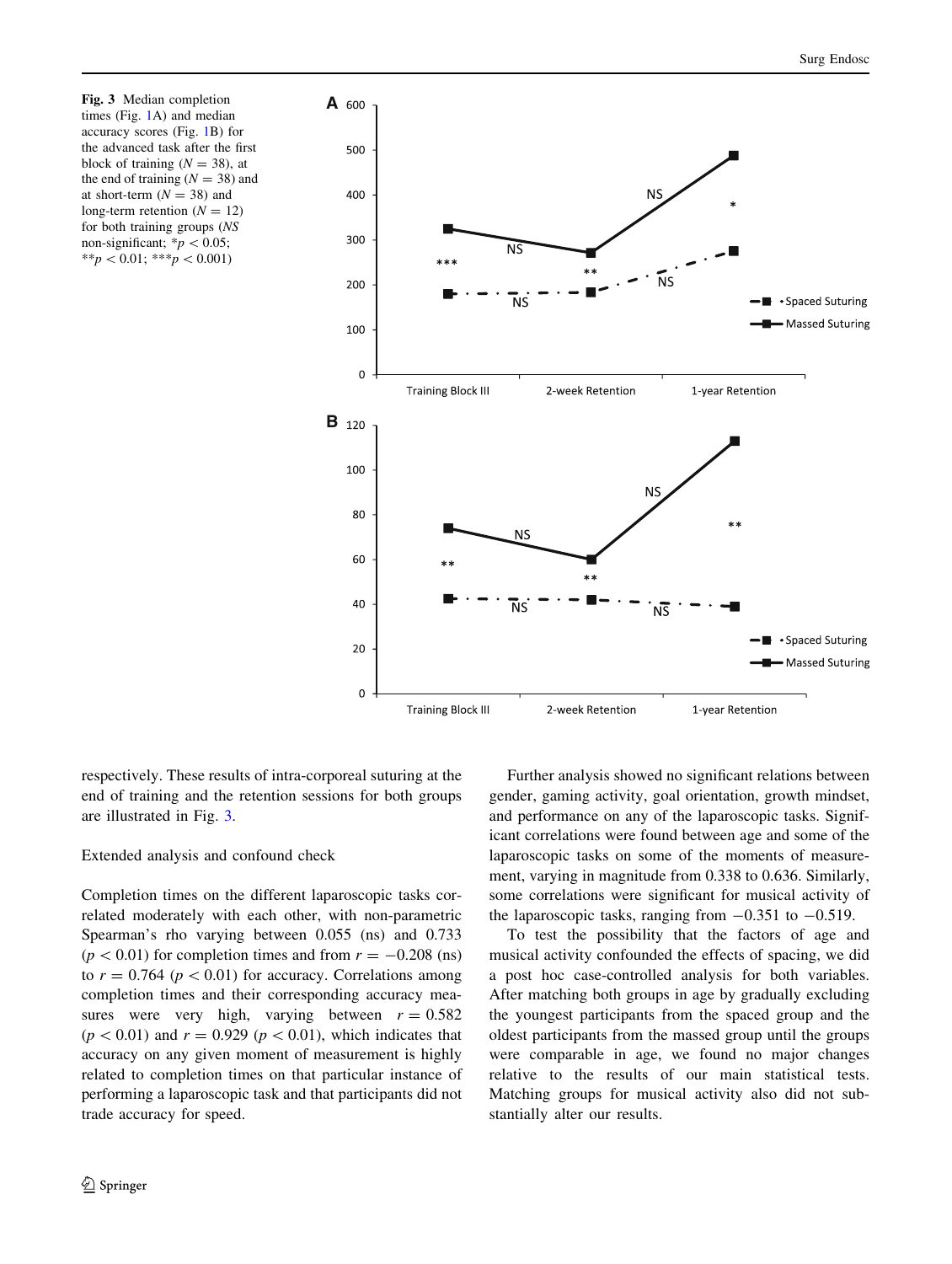#### Cost-benefit analysis

To assess the success of our training, we compared both groups to a previously established performance benchmark for each task [[16\]](#page-8-0) (that is also used to determine whether a trainee has reached proficiency and is qualified to perform minor laparoscopic surgery in the OR). For the elastic band task, 7 out of 18 participants (39 %) in the massed group have reached the proficiency benchmark by the end of training. For the spaced group, this number is 18 out of 20 participants (90 %). For the pipe cleaner task,  $2/18$  (11 %) versus 14/20 (70 %) participants have reached proficiency. For the beads task, this comparison is 2/18 (11 %) versus 10/20 (50 %). For the cutting circle task, 4/18 (22 %) versus 12/20 (60 %). For intra-corporeal suturing: 4/18 (22 %) versus 11/20 (55 %).

#### **Discussion**

The current study replicated and extended previous studies showing that laparoscopic skills can be acquired in less training time by presenting a spaced schedule rather than the more typical massed schedule  $[15]$  $[15]$  $[15]$ . After the same time investment, a larger proportion of students met proficiency criteria in the spaced than in the massed condition. Their performance was higher, clearly illustrated in lower completion times and accuracy scores. Moreover, we showed superior short- and long-term retention of the advanced suturing task up to a year after spaced as compared to massed training. Thus, the spaced schedule helps to maintain long-term reliability of skills, which evidently has implications for patient safety and training efficiency.

Overall, the spacing benefits were most pronounced for advanced skills, although benefits were also demonstrated for most of the indices of the basic skills. The relatively strong spacing effect for advanced skills is counter to what other motor skill research [[13\]](#page-8-0) suggests, since an earlier meta-analysis showed that the spacing effect usually diminishes with increasing task complexity. This highlights the importance of scientific testing of learning strategies in unique training contexts. This finding clearly illustrates that trainees require less training time on a spaced schedule, which means less resources will be spent on training surgical residents.

The results showed minimal differences in the two groups in terms of demographics and initial performance. Therefore, the groups can be classified as comparable and the differences in performance and learning rates later in training can be attributed to our manipulation in the training set-up.

Overall, the differences in groups on the first four tasks are not as pronounced as for intra-corporeal suturing (see Fig. [3](#page-5-0)). It could be that participants needed less time to master the more basic tasks, resulting in a less pronounced difference in end levels of performance between the two groups after 225 min of training. Intra-corporeal suturing is a more cognitively demanding task, and it typically takes much more practice to reach proficiency on it. Hence, task difficulty may have a moderating influence on the degree of the spacing effect in laparoscopy training.

It is also interesting to observe that in certain cases, participants in the massed group showed improvements in performance from the end of training to the retention session. For example, in accuracy scores on the beads/pegboard task and completion times for the rubber band and pipe cleaner task. In between these moments of measurement, there was no additional practice. By probing retention, there were 2 weeks of spacing built in for all participants, which may be a plausible explanation for this improvement.

A key question is what processes explain the benefits of spacing over massing training. The spacing effect can be explained in several ways.

Obviously, trainees become mentally fatigued [[21\]](#page-8-0) after prolonged training. Fatigue has been found to impair learning of psychomotor and cognitive skills in laparoscopic tasks [[22\]](#page-8-0). Thus, spacing training across multiple sessions can be beneficial by preventing fatigue.

A second explanation can be found in a differential effort investment. Every time a trainee starts a new training session, there is a gap to get performance back up to par (to the proficiency target). This gap is typically smaller on massed training sessions, where the knowledge and practiced skills remain active in working memory throughout the session with little effort investment by the trainee. Trainees on a spaced practice schedule do not have this advantage, as training information needs to be reactivated at the start of each session. This forces the trainee to exert more effort to attain the proficiency goal, which facilitates skill acquisition.

Furthermore, massed schedules lead trainees to overestimate how well they have mastered the skills in the training [[23\]](#page-8-0), as it is easier to reproduce the same level of performance after a short time interval (same day) as compared to a longer time interval (a week later). Hence, massed training is beneficial for performance during training in the short-term at the risk of inaccurate appraisal of the trainees' actual skill level [\[23](#page-8-0)]. This incorrect form of self-efficacy poses a threat to the appropriate assessment of proficiency by both the trainee and the trainer. When proficiency is determined directly after a massed training, it gives an inaccurate picture of a trainee's skill level at the transfer setting (i.e. the first laparoscopic procedure for the trainee taking place several weeks/months from now). It is, therefore, important to assess proficiency both after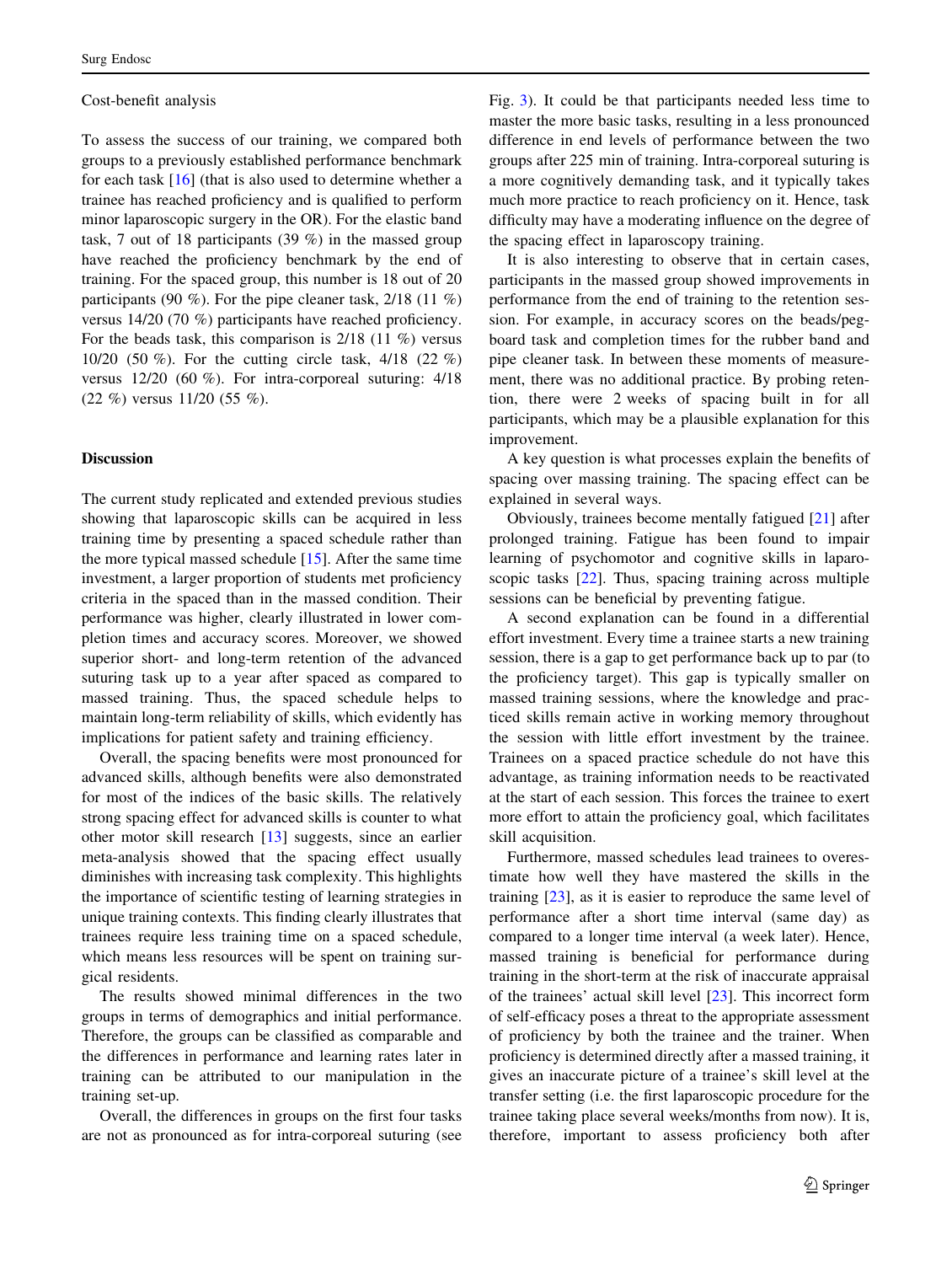training and at a retention interval in order to ensure accurate skill assessment.

In training, most learning takes place in between practice, rather than during practice. Memory for motor skills [\[13](#page-8-0)] improves due to consolidation, the gradual strengthening of memory that takes place in the elapsing time window that follows practice, to a large extent during sleep [[24\]](#page-8-0). When training of one motor skill is directly followed by training of a second motor skill, learning of the first skill is substantially impaired, a phenomenon known as retrograde interference [[25\]](#page-8-0). The explanation for this is that the new synaptic patterns (acquired during training) in the motor memory regions of the brain did not have any opportunity to process and consolidate and get overwritten by a new motor pattern during training of the second skill. This impairment vanishes when more time (4 h or more) elapses between training of the first and second skill. The positive effects of consolidation accumulate not only in this time window, but also during overnight sleep. Retrograde interference can be partially mitigated by a nap in between training of different motor patterns [[26\]](#page-8-0). This finding highlights the important role sleeps plays in the amount of consolidation that will take place in memory.

In other settings involving motor skill, such as dancing, one of the main advantages of spacing practice is that it reduces overuse injuries and improves recovery after training [\[27](#page-8-0)]. This applies to laparoscopic surgical training as well, since many of our participants complained about minor pain in their hands and wrists after practicing the tasks for a prolonged time. This has mostly to do with the fact that they are novices and have a non-optimal posture, but spacing training immediately alleviates this problem.

All of these processes (mental fatigue, investment of effort in learning, accuracy of self-efficacy appraisal, and memory consolidation) influence the advantages in learning that spacing offers, but it is unclear to what degree each of these adds to the effect of spacing. A more elaborate design would be needed to separate, for example, the influence of consolidation during sleep from just recovering from fatigue. In future studies, the time in between training sessions could be varied in order to further optimize training and nuance whether the advantages of spacing are mostly the effect of the draining of cognitive resources after a certain time on training or that consolidation of learning plays a more predominant part. Also, in this sample we initially kept a small short-term retention interval due to logistic convenience (low drop-out by participants), and a larger sample for long-term retention would be desirable in the future. It is noteworthy, however, that in spite of the large participant drop-out on long-term retention, the effect for intra-corporeal suturing remained prevalent.

On a methodological note, we found that accuracy scores show a very similar pattern as completion times, which makes logical sense. Improvements in proficiency seem to follow a similar pattern in terms of completion times and accuracy. The accuracy measure as an assessment tool in differentiating experimental groups may seem redundant due to the high correlation with completion times. However, this accuracy assessment can complement the information derived from completion times to provide specific feedback for improvements while coaching trainees. Some trainees show a more reserved and conservative approach while performing a task, whereas other participants are less patient and make more steps and errors per unit of time while completing a task. The former would be more suited as a surgical trainee. Hence, accuracy scores are useful for individual assessment of proficiency during selection and examination.

A drawback in this study is that we originally intended to measure performance of the basic and advanced tasks at the end of training block II. Unfortunately, the majority of participants in the massed group were unable to complete the intra-corporeal suturing task by training block II, which meant the allotted time for measurement would be exceeded if all tasks were to be recorded. In order to keep the length of training blocks equal in both conditions and stay on schedule, measurements for training block II were discarded.

Also, we used physical box-trainers in a skills lab setting, which limits the extent to which our findings can be generalized to laparoscopy training in the OR. Participants acquired basic laparoscopic motor skills in our training, which does not take into account other important skills required for performance in the OR (such as navigation skills, decision making, team dynamics, and knowledge of anatomy, patient, and procedure).

The effect of spacing does not only have patient safety implications, but also financial advantages. For a training institute, a spaced schedule requires fewer resources (lab reservations, laparoscopic simulators, mentoring staff) for training surgical residents. Additionally, spacing different types of learning activities can enhance trainees' engagement in their training programs [\[28](#page-8-0)]. Since the advantages of spacing proved to be substantial, we recommend trainers to implement spaced practice in their surgical training curriculum. Scheduling training will perhaps be somewhat less convenient in terms of logistics, but the benefits in the quality of learning will outweigh the extra effort.

Acknowledgments We would like to acknowledge Gertjan Hultzer, Rene Rodenburg, and Tom Hulscher for their assistance in the LUMC skillslab. This work was funded by Leiden University Medical Centre (LUMC).